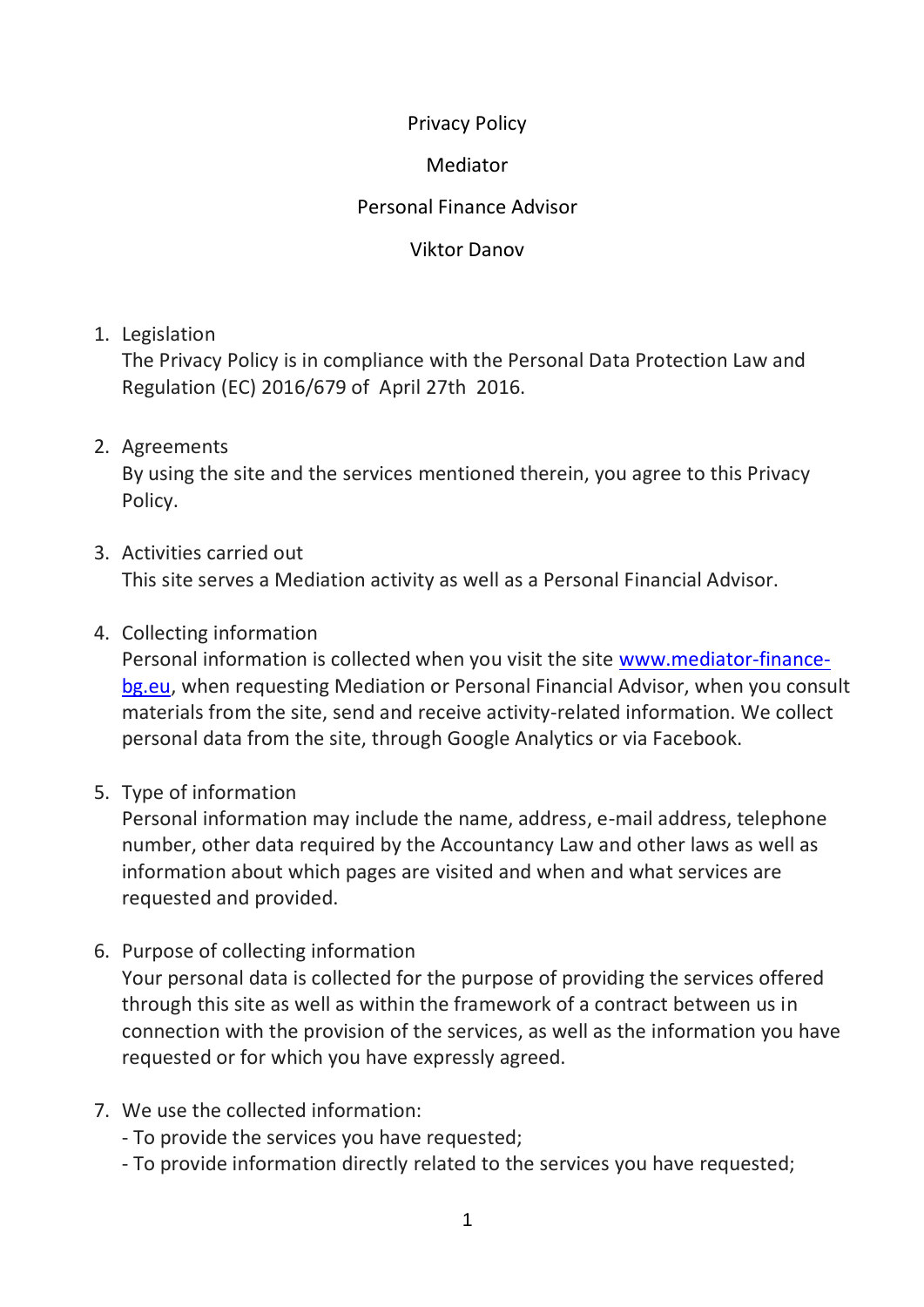- In order to respond to queries and provide you with information you have requested;

- To show you ads related to your interest in our business;
- To use remarketing through trusted sites, including Google Ads;
- To make sure our customers are real and to prevent fraud;
- To search for your opinions or comments about our services and products;
- To conduct statistical analyzes and other analyzes to improve services;
- To inform you of changes to the services provided.

### 8. Unsubscribe

In case you have provided information to receive special offers for Services from us and any other marketing purposes, you may unsubscribe at any time by writing "unsubscribe" at the bottom of any email received by us, by sending a deliberate email message to [v.d.danov@gmail.com](mailto:v.d.danov@gmail.com)

9. Term of keeping / storage of personal data.

We keep / store your personal data as long as and until necessary for the relevant activity for which it is provided or as provided in a contract between us, in compliance with the applicable regulations in the Republic of Bulgaria. The data you provided for marketing purposes is retained until you notify us that you no longer wish to receive the relevant information from us.

10. Access to your information.

We do not sell, rent or share your information with third parties for marketing purposes. We may transmit your information to third parties, service providers, subcontractors and other affiliated organizations solely for the purpose of performing tasks and providing services to you on our behalf. When we use thirdparty service providers, we only disclose the personal information that is required to provide the particular service.

We work with a variety of third-party service providers to provide you with quality and reliable services. When you conduct a survey of any of these services or purchase such services, the third party service provider will use your data to provide you with information and fulfill its obligations arising from contracts with them. In some cases, they will act as data administrator of your information, so we recommend that you familiarize yourself with their Privacy Policy. These third-party service providers will share your information with us and we will use it in accordance with this Privacy Policy.

Providing your data to public authorities can only be done in the cases provided for by law and in a volume that does not exceed the purposes for which they are requested.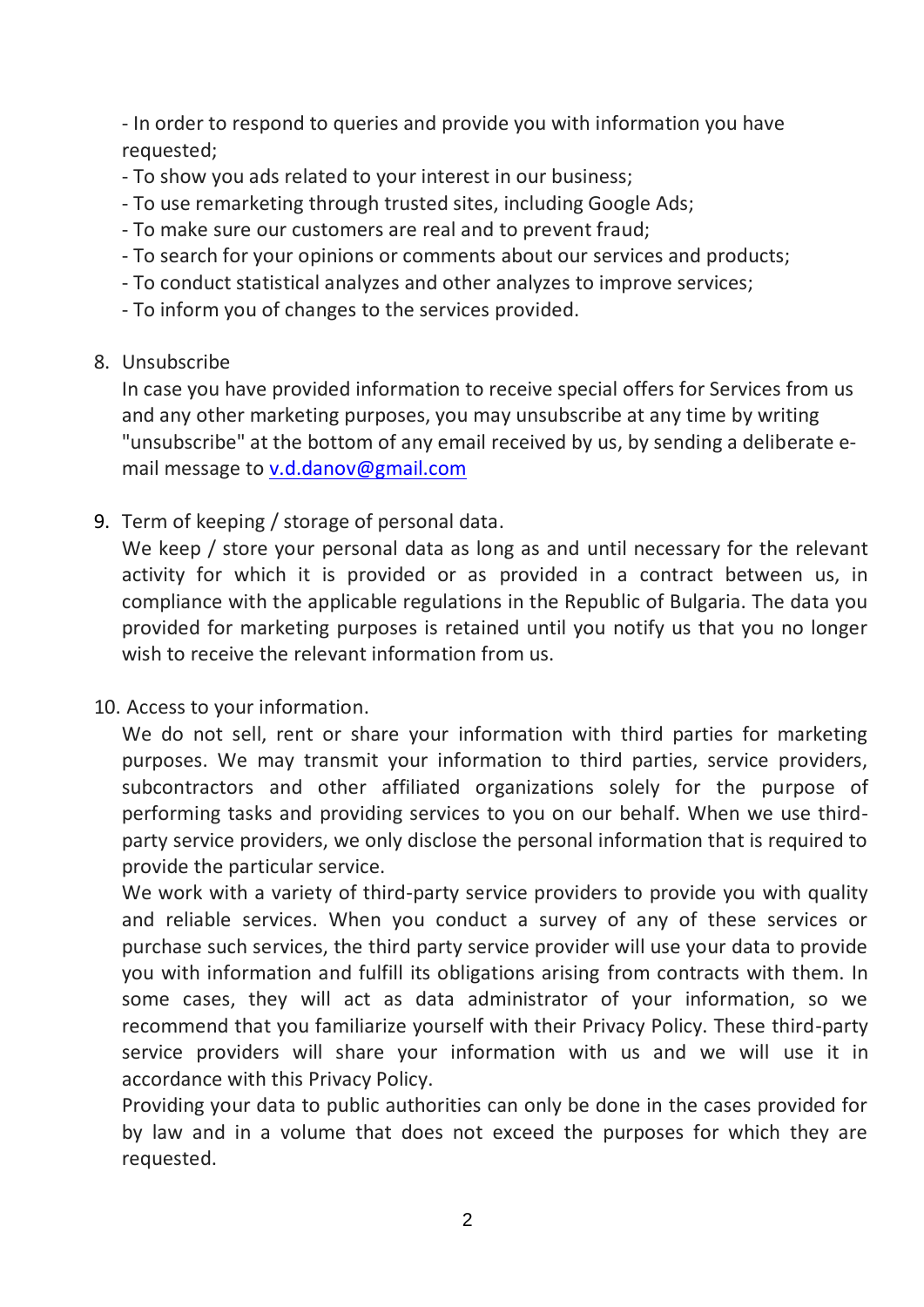The Personal Data Protection Commission exercises legal control over the process of processing personal data and we provide full access to the personal data registers kept by us under the legal conditions for doing so.

# 11.Where your personal data is processed

All personal data we process are processed in Bulgaria, but for hosting and maintenance purposes this information may also be found on servers and sites of data processors, including outside Bulgaria.

12.Hosting the site This site is hosted on a Wix.com, Inc. server. Please refer to the Wix Privacy Policy at<https://www.wix.com/about/privacy>

# 13.Contacting you

We may contact you freely when and to the extent necessary for the performance of the services you have requested, the contractual obligations between us to provide new information directly related to the services you have requested in response to your request , for the purposes of preserving your interests in relation to the use of our site or services or on the basis of a legal requirement. We will not contact you for marketing purposes by e-mail, telephone, text, or mail unless you have given us your prior explicit consent or your communication is directly related to you and meets the requirements of the General Regulation protection of personal data (Regulation (EC) 2016/679).

# 14.Access to information

You have the right at any time to ask us for:

- access to your personal data collected in the process of providing and using the services;

- correcting the information you have requested with us when it has become incorrect or outdated;

- deletion or blocking of your personal data when processing does not meet the requirements of the Personal Data Protection Law or the General Data Protection Regulation (Regulation (EC) 2016/679),

- notification of such correction, deletion, or blocking of the third parties to whom your personal information has been disclosed, except where this is impossible or is associated with excessive efforts.

For the above, you need to send us a written application containing:

- 1. name, address and other identification data of the individual concerned;
- 2. a description of the request;
- 3. preferred form of information provision;
- 4. signature, date of filing of the application and address for correspondence;